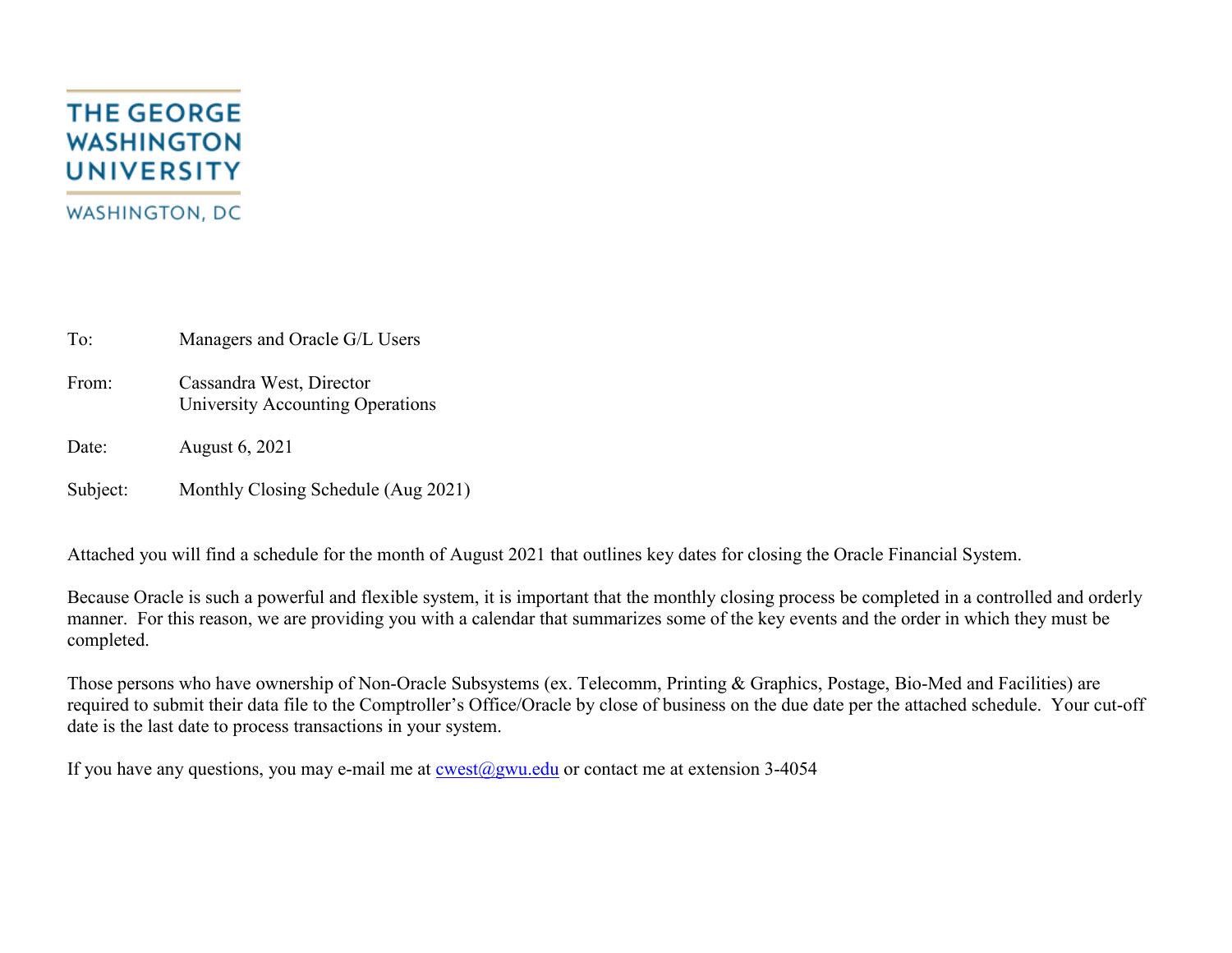The George Washington University Monthly Closing Schedule

| Sunday          | Monday                            | Tuesday                           | Wednesday      | Thursday                                                                                                                                                            | Friday                                                                                                                                                    | Saturday |
|-----------------|-----------------------------------|-----------------------------------|----------------|---------------------------------------------------------------------------------------------------------------------------------------------------------------------|-----------------------------------------------------------------------------------------------------------------------------------------------------------|----------|
|                 | $\overline{2}$                    | $\mathfrak{Z}$                    | $\overline{4}$ | $5\overline{)}$                                                                                                                                                     | 6                                                                                                                                                         | $\tau$   |
| 8               | 9                                 | $\overline{10}$                   | 11             | $\overline{12}$                                                                                                                                                     | 13                                                                                                                                                        | 14       |
| $\overline{15}$ | 16<br>Facilities 1st Half Cut-off | 17<br>Facilities 1st Half Posting | 18             | 19                                                                                                                                                                  | 20                                                                                                                                                        | 21       |
| $\overline{22}$ | 23                                | 24                                | 25             | 26<br>Telecomm Cut-off<br>Printing & Graphic Cut-off<br>Postage Cut-off<br>Bio-Med Cut-off<br>Facilities 2 <sup>nd</sup> Half Cut-off<br>Telecomm 3rd Party Cut-off | 27<br>Telecomm Posting<br>Printing & Graphic Posting<br>Postage Posting<br>Bio-Med Posting<br>Facilities $2nd$ Half Posting<br>Telecomm 3rd Party Posting | 28       |
| 29              | 30                                | 31 J/E Cut-off                    |                |                                                                                                                                                                     |                                                                                                                                                           |          |

**August 2021**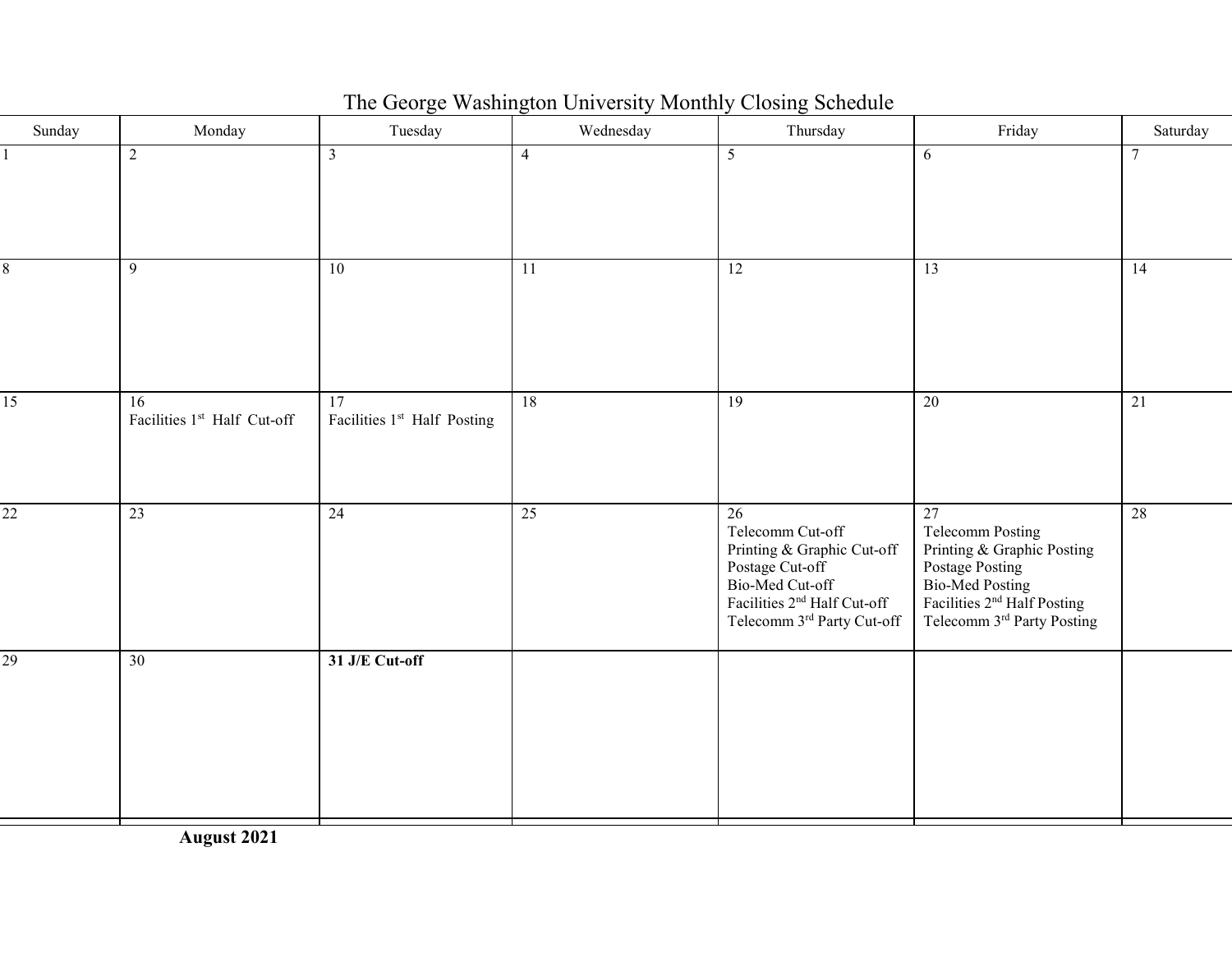## **The George Washington University Comptroller's Office August 2021 Monthly Closing Schedule**

| Time                                                           | <b>Closing Dates</b>                                                                                             |
|----------------------------------------------------------------|------------------------------------------------------------------------------------------------------------------|
|                                                                | $08-31-21$<br>$09-01-21$                                                                                         |
|                                                                |                                                                                                                  |
|                                                                |                                                                                                                  |
|                                                                |                                                                                                                  |
|                                                                |                                                                                                                  |
|                                                                |                                                                                                                  |
| 4:30 <sub>pm</sub><br>4:30 <sub>pm</sub><br>4:30 <sub>pm</sub> | $08-31-21$<br>$08-31-21$<br>$08-31-21$<br>$08-31-21$                                                             |
|                                                                |                                                                                                                  |
| 5:00p<br>$5:00$ pm<br>$5:00$ pm                                | $09-01-21$<br>$08-31-21$<br>$09-01-21$<br>$08-31-21$<br>$09-01-21$<br>$09-01-21$<br>$09-06-21$<br>$08 - 31 - 21$ |
|                                                                |                                                                                                                  |